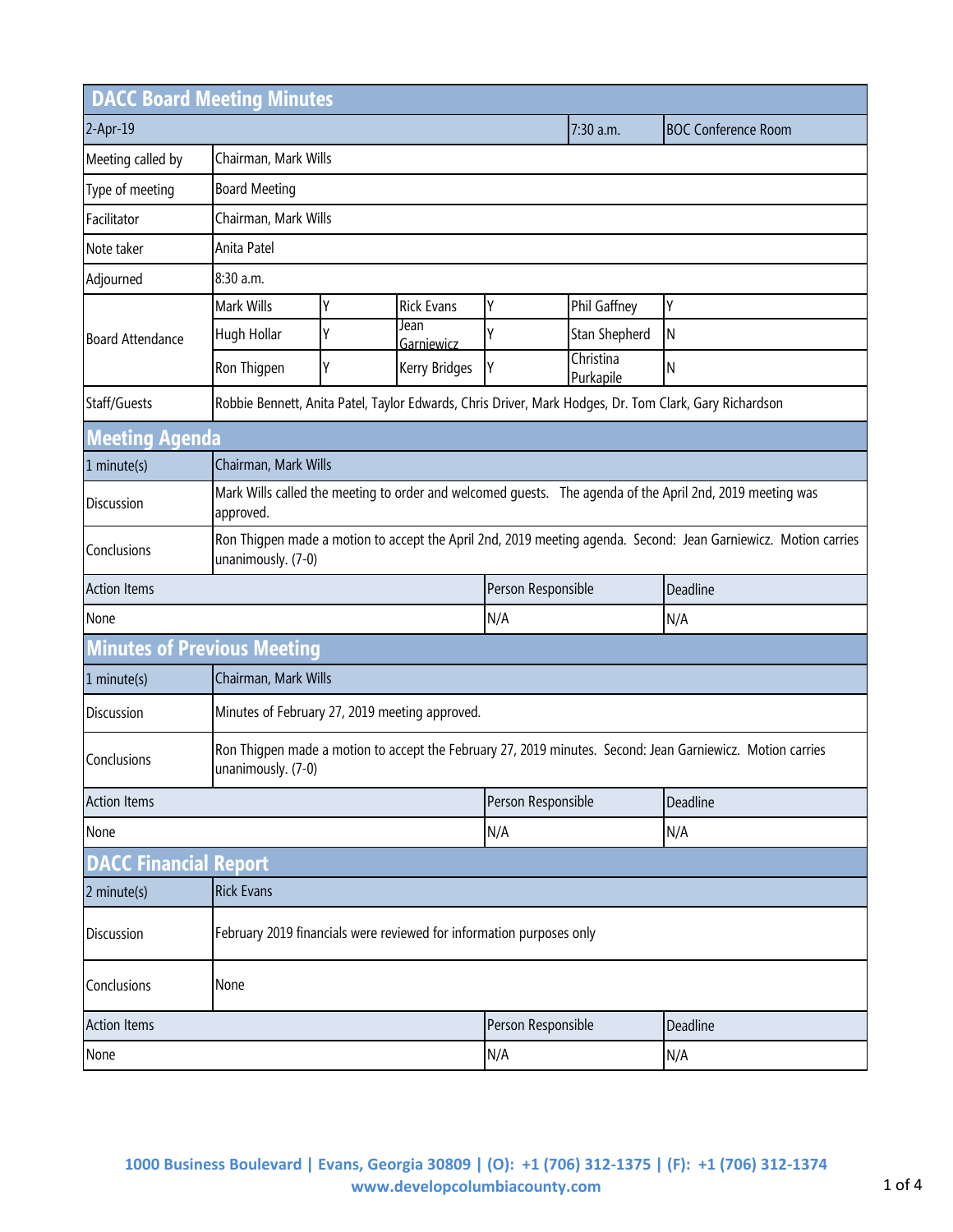| <b>Chairman's Report</b>      |                                                                                                                                                                                                                                                                                                                                                                                                                                                                                                                                                                                                                                                                                                                                                                                                                                                                                           |                       |     |          |     |  |
|-------------------------------|-------------------------------------------------------------------------------------------------------------------------------------------------------------------------------------------------------------------------------------------------------------------------------------------------------------------------------------------------------------------------------------------------------------------------------------------------------------------------------------------------------------------------------------------------------------------------------------------------------------------------------------------------------------------------------------------------------------------------------------------------------------------------------------------------------------------------------------------------------------------------------------------|-----------------------|-----|----------|-----|--|
| $1$ minute(s)                 | <b>Mark Wills</b>                                                                                                                                                                                                                                                                                                                                                                                                                                                                                                                                                                                                                                                                                                                                                                                                                                                                         |                       |     |          |     |  |
| Discussion                    | Mark Wills welcomed meeting quests and thanked the Board and staff for their hard work and dedication to DACC.                                                                                                                                                                                                                                                                                                                                                                                                                                                                                                                                                                                                                                                                                                                                                                            |                       |     |          |     |  |
| Conclusions                   |                                                                                                                                                                                                                                                                                                                                                                                                                                                                                                                                                                                                                                                                                                                                                                                                                                                                                           |                       |     |          |     |  |
| <b>Action Items</b>           |                                                                                                                                                                                                                                                                                                                                                                                                                                                                                                                                                                                                                                                                                                                                                                                                                                                                                           | Person(s) Responsible |     | Deadline |     |  |
| None                          |                                                                                                                                                                                                                                                                                                                                                                                                                                                                                                                                                                                                                                                                                                                                                                                                                                                                                           |                       | N/A |          | N/A |  |
| <b>DACC Committee Reports</b> |                                                                                                                                                                                                                                                                                                                                                                                                                                                                                                                                                                                                                                                                                                                                                                                                                                                                                           |                       |     |          |     |  |
| 7 minute(s)                   | Robbie Bennett, Phil Gaffney, Taylor Edwards                                                                                                                                                                                                                                                                                                                                                                                                                                                                                                                                                                                                                                                                                                                                                                                                                                              |                       |     |          |     |  |
| <b>Discussion</b>             | Robbie Bennett sharing the Property Development Committee report stating that the committee discussed the due<br>diligence necessary for Phase 2 of the Plaza and the 322 acres adjacet to the White Oak Industrial Park.<br>Phil Gaffney and Taylor Edwards shared the Existing Business Committee report. Discussed was the increase in<br>industry touches from site visits to advocacy to data sharing from existing businesses. Taylor Edwards shared that the<br>College and Career Expo was a successful and well-attended event. She also shared that the annual Opportunity Zone<br>report was sent to DCA and there was an increase in participation by those eligible for Opportunity Zone incentives.<br>Social media presence/touches increasing. Kerry Bridges, Hugh Hollar and Jean Garniewicz commended Taylor's hard<br>work on social media content and the newsletter. |                       |     |          |     |  |
| Conclusions                   |                                                                                                                                                                                                                                                                                                                                                                                                                                                                                                                                                                                                                                                                                                                                                                                                                                                                                           |                       |     |          |     |  |
| <b>Action Items</b>           |                                                                                                                                                                                                                                                                                                                                                                                                                                                                                                                                                                                                                                                                                                                                                                                                                                                                                           | Person Responsible    |     | Deadline |     |  |
| None                          |                                                                                                                                                                                                                                                                                                                                                                                                                                                                                                                                                                                                                                                                                                                                                                                                                                                                                           |                       | N/A |          | N/A |  |
|                               | <b>Economic Development Update</b>                                                                                                                                                                                                                                                                                                                                                                                                                                                                                                                                                                                                                                                                                                                                                                                                                                                        |                       |     |          |     |  |
| 16 minute(s)                  | Robbie Bennett                                                                                                                                                                                                                                                                                                                                                                                                                                                                                                                                                                                                                                                                                                                                                                                                                                                                            |                       |     |          |     |  |
| <b>Discussion</b>             | Robbie Bennett shared the following updates:<br>* Positive leads, conversations and relationships resulting from his and Taylor Edwards attendance of RSA, Site<br>Selectors Guild, Cyber-Mission events. He shared that Columbia County's presence is being valued by the State of<br>Georgia.<br>* Greenfield building auction results are not yet available but will be shared once DACC receives information.<br>* Capital Campaign going well with several in-kind sponsors being interested including Emineo marketing.<br>There are requests out for co-chairs for the campaign.<br>* DACC is getting ready to hosts guests for Masters Week, good list of site selectors and film location<br>managers.<br>* Grad Certification for White Oak should be complete by May.<br>* Regional workforce study being considered by Richmond, Aiken and Columbia County                    |                       |     |          |     |  |
| Conclusions                   |                                                                                                                                                                                                                                                                                                                                                                                                                                                                                                                                                                                                                                                                                                                                                                                                                                                                                           |                       |     |          |     |  |
| <b>Action Items</b>           |                                                                                                                                                                                                                                                                                                                                                                                                                                                                                                                                                                                                                                                                                                                                                                                                                                                                                           | Person Responsible    |     | Deadline |     |  |
| None                          |                                                                                                                                                                                                                                                                                                                                                                                                                                                                                                                                                                                                                                                                                                                                                                                                                                                                                           |                       | N/A |          | N/A |  |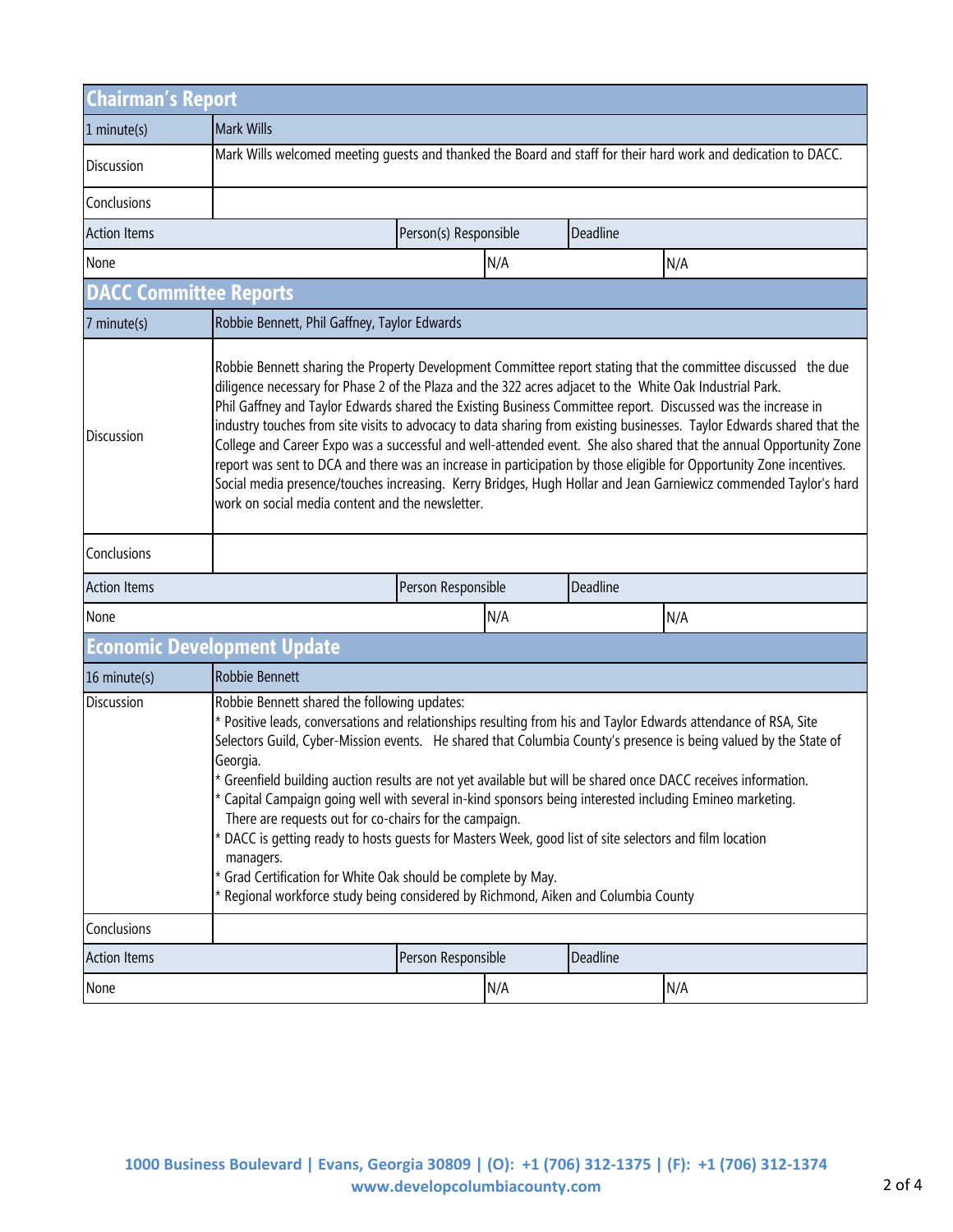| <b>Old Business</b>       |                                                                                                                                                                                                                                                                                                                                                                                                                                                                                                                                                                                                                                                                                                                                                                                                                                          |                    |          |  |  |  |
|---------------------------|------------------------------------------------------------------------------------------------------------------------------------------------------------------------------------------------------------------------------------------------------------------------------------------------------------------------------------------------------------------------------------------------------------------------------------------------------------------------------------------------------------------------------------------------------------------------------------------------------------------------------------------------------------------------------------------------------------------------------------------------------------------------------------------------------------------------------------------|--------------------|----------|--|--|--|
| $0$ minute(s)             | None                                                                                                                                                                                                                                                                                                                                                                                                                                                                                                                                                                                                                                                                                                                                                                                                                                     |                    |          |  |  |  |
| <b>Discussion</b>         | None                                                                                                                                                                                                                                                                                                                                                                                                                                                                                                                                                                                                                                                                                                                                                                                                                                     |                    |          |  |  |  |
| Conclusions               | None                                                                                                                                                                                                                                                                                                                                                                                                                                                                                                                                                                                                                                                                                                                                                                                                                                     |                    |          |  |  |  |
| <b>Action Items</b>       | Person Responsible<br>Deadline                                                                                                                                                                                                                                                                                                                                                                                                                                                                                                                                                                                                                                                                                                                                                                                                           |                    |          |  |  |  |
| None                      |                                                                                                                                                                                                                                                                                                                                                                                                                                                                                                                                                                                                                                                                                                                                                                                                                                          | N/A                | N/A      |  |  |  |
| <b>New Business</b>       |                                                                                                                                                                                                                                                                                                                                                                                                                                                                                                                                                                                                                                                                                                                                                                                                                                          |                    |          |  |  |  |
| 8 minutes                 | Robbie Bennett                                                                                                                                                                                                                                                                                                                                                                                                                                                                                                                                                                                                                                                                                                                                                                                                                           |                    |          |  |  |  |
| Discussion                | Robbie updated the Board that the CAEL grant was not received but there is a collaborative regional workforce study<br>being considered for which he recommends Columbia County's participation. Would require a \$25,000 from DACC<br>and \$25,000 CRO funds to participate.<br>ClubHouse - Cyber Innovation Cluster Grant. (I-6 grant).<br>- requesting 5 - 8 hours per week of staff support or weekly meetings and monthly meeting<br>- a suggestion was made to hire an intern for facilitate this work<br>- benefit to DACC would be to network with entrepreneurs, as well as achieve strategic plan goal                                                                                                                                                                                                                         |                    |          |  |  |  |
| Conclusions               | Motion made by Hugh Hollar to authorize DACC to participate in a regional workforce study using \$25,000 of DACC<br>budget and \$25,000 CRO funds. Second: Jean Garniewicz. (7-0)<br>Motion made by Hugh Hollar to commit DACC to provide hours and space to support an in-kind donation to the<br>Clubhouse - Cyber Innovation center. Second: Jean Garniewicz. (7-0)                                                                                                                                                                                                                                                                                                                                                                                                                                                                   |                    |          |  |  |  |
| <b>Action Items</b>       | Person Responsible<br>Deadline                                                                                                                                                                                                                                                                                                                                                                                                                                                                                                                                                                                                                                                                                                                                                                                                           |                    |          |  |  |  |
| None                      |                                                                                                                                                                                                                                                                                                                                                                                                                                                                                                                                                                                                                                                                                                                                                                                                                                          | N/A                | N/A      |  |  |  |
| <b>Calendar of Events</b> |                                                                                                                                                                                                                                                                                                                                                                                                                                                                                                                                                                                                                                                                                                                                                                                                                                          |                    |          |  |  |  |
| 1 minute(s)               | Mark Wills, Robbie Bennett                                                                                                                                                                                                                                                                                                                                                                                                                                                                                                                                                                                                                                                                                                                                                                                                               |                    |          |  |  |  |
| Discussion                | Business Recruitment post-poned meeting date will be shared when decided due to a conflict with the AUSA change of<br>command breakfast.                                                                                                                                                                                                                                                                                                                                                                                                                                                                                                                                                                                                                                                                                                 |                    |          |  |  |  |
| Conclusions               | None                                                                                                                                                                                                                                                                                                                                                                                                                                                                                                                                                                                                                                                                                                                                                                                                                                     |                    |          |  |  |  |
| <b>Action Items</b>       |                                                                                                                                                                                                                                                                                                                                                                                                                                                                                                                                                                                                                                                                                                                                                                                                                                          | Person Responsible | Deadline |  |  |  |
| None                      |                                                                                                                                                                                                                                                                                                                                                                                                                                                                                                                                                                                                                                                                                                                                                                                                                                          | N/A                | N/A      |  |  |  |
| <b>Public Comments</b>    |                                                                                                                                                                                                                                                                                                                                                                                                                                                                                                                                                                                                                                                                                                                                                                                                                                          |                    |          |  |  |  |
| 4 minute(s)               | Dr. Tom Clark, Gary Richardson, Mark Hodges                                                                                                                                                                                                                                                                                                                                                                                                                                                                                                                                                                                                                                                                                                                                                                                              |                    |          |  |  |  |
| <b>Discussion</b>         | Commissioner Gary Richardson shared that the BOC is working on next year's budget which should be finalized soon.<br>Dr. Tom Clark shared the following:<br>* Army Cyber has June 2020 scheduled for the Army Cyber move-in.<br>* Current construction projects are on schedule for completion.<br>* School Superintendents from Columbia, Richmond and Aiken Counties, as well as tax assessors, took at trip<br>to Maryland to meet with transition teams.<br>* There will be a change in Commanding Generals for Fort Gordon coming up.<br>* Governor Kemp and Lt. Governor Cagle will be attending the Red Carpet event on Thursday, April 11th.<br>* Stan Shepherd received the Leadership Award as Cyber Leader in the region for his work with the<br>community and region and he will be recognized on May 9th at Invest Augusta |                    |          |  |  |  |